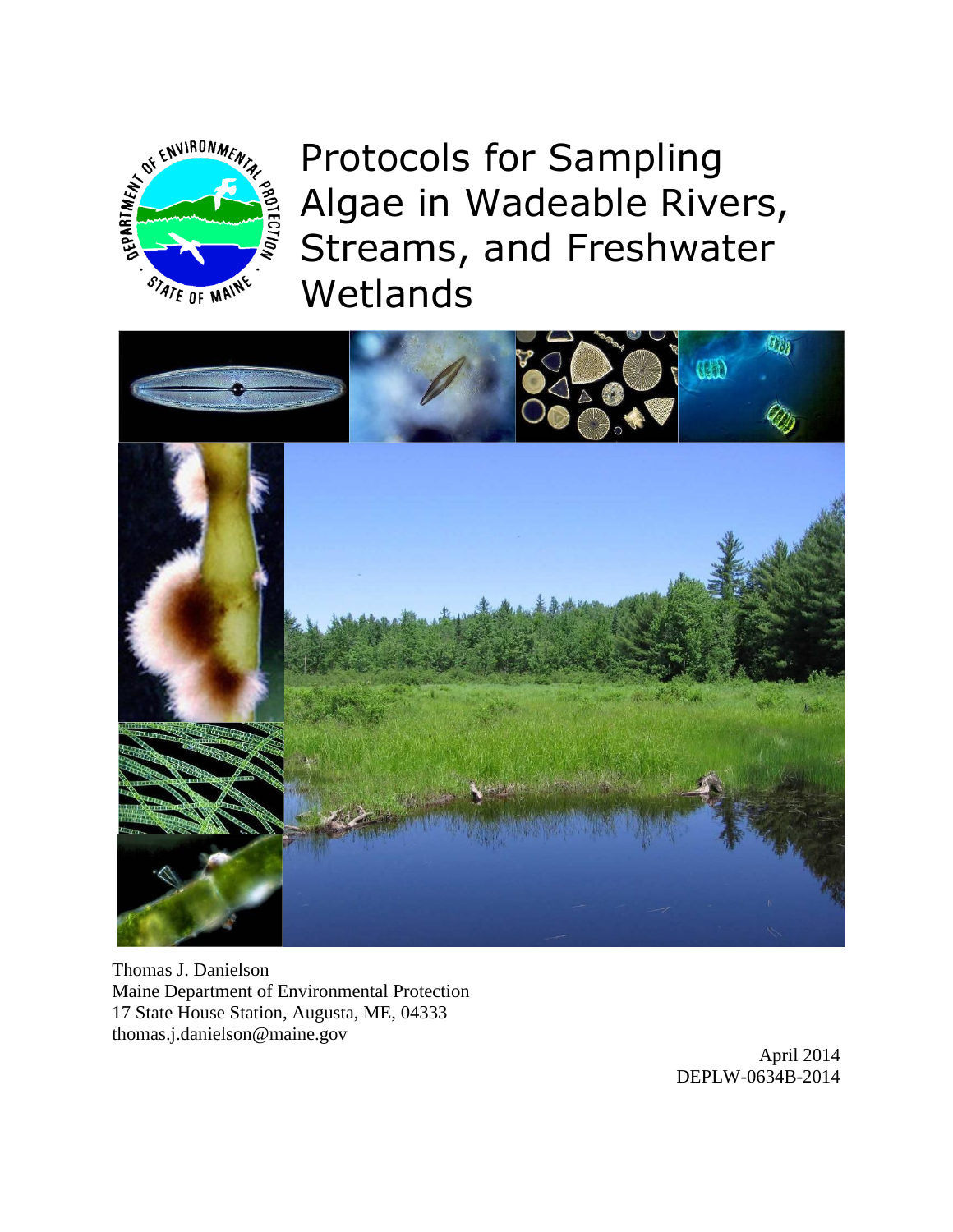

## **Bureau of Land and Water Quality Division of Environmental Assessment Biomonitoring Program**

Standard Operating Procedure Methods for Sampling Stream and Wetland Algae

# **TABLE OF CONTENTS**

| 1.             |              |  |  |
|----------------|--------------|--|--|
| 2.             |              |  |  |
| 3 <sub>1</sub> |              |  |  |
| 4.             |              |  |  |
| 5.             |              |  |  |
|                |              |  |  |
|                | В.           |  |  |
|                | $\mathbf{C}$ |  |  |
|                | D.           |  |  |
|                | Е.           |  |  |
|                | F.           |  |  |
|                | G.           |  |  |
|                | Н.           |  |  |
|                |              |  |  |
|                |              |  |  |
|                |              |  |  |
| 6.             |              |  |  |

Appendix 1 – Field Data Sheets

*Cover photographs – wetland by Jeanne DiFranco and algae by Micrographia*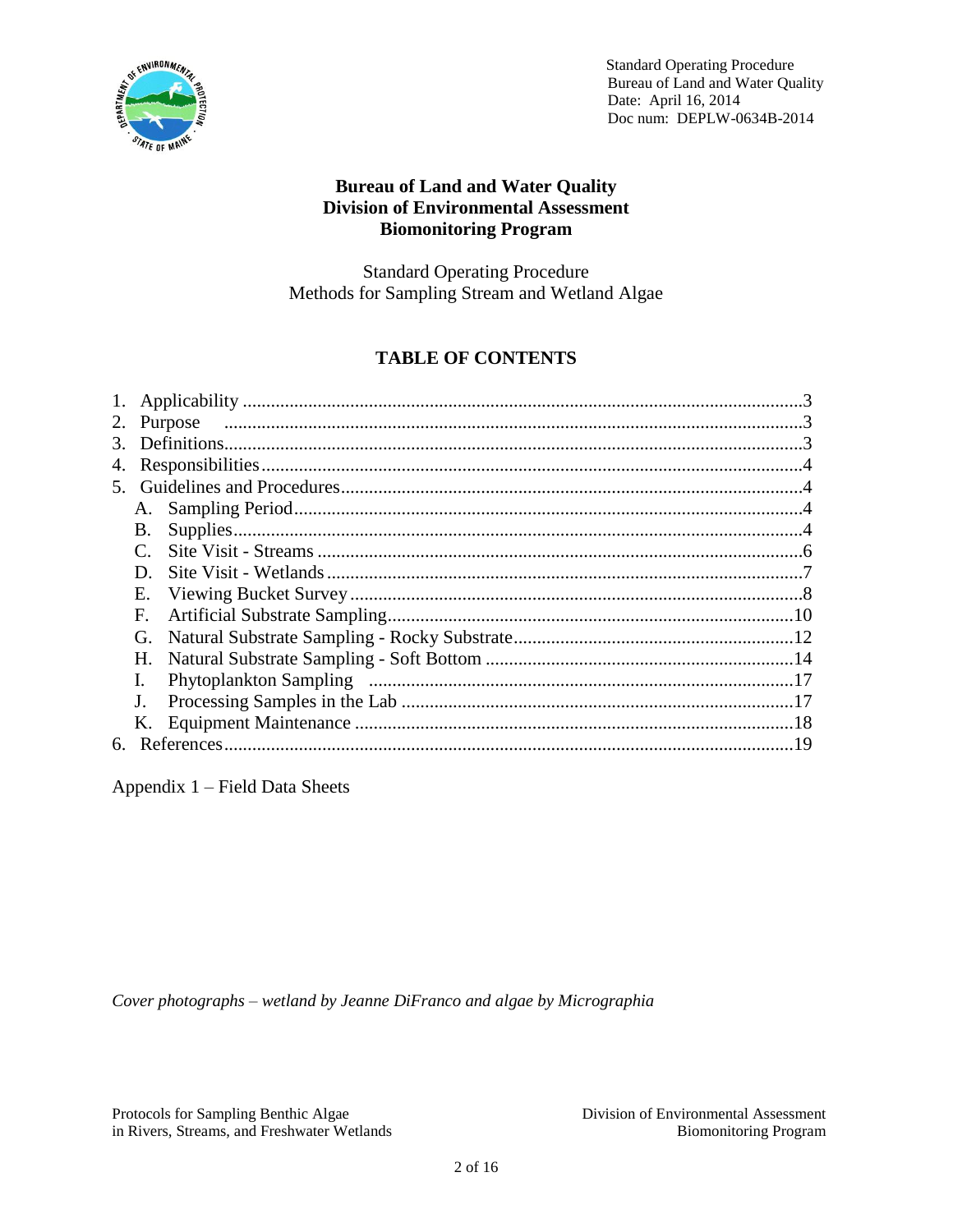

- 1. **Applicability.** This standard operating procedure (SOP) applies to the collection of benthic algae and phytoplankton from rivers, streams, and freshwater wetlands in Maine. This SOP describes the collection of (1) qualitative biomass data using a viewing bucket survey, (2) quantitative biomass and species composition data using artificial and natural substrates, and (3) quantitative phytoplankton data.
- 2. **Purpose.** The purpose of this SOP is to provide standardized methods for collecting algae from rivers, streams, and freshwater wetlands in Maine.

## 3. **Definitions.**

- A. Algae algae included in analysis include the following groups:
	- (1) Cyanophyta blue-green algae, cyanobacteria
	- (2) Chlorophyta green algae
	- (3) Bacillariophyta diatoms
	- (4) Rhodophyta red algae
	- (5) Chrysophyta chrysophytes, chrysomonads
	- (6) Tribophyceae yellow-green algae
	- (7) Euglenophyta euglenoids
	- (8) Pyrrophyta dinoflagellates
	- (9) Cryptophyta cryptomonads
- B. Macroalga algae that form macroscopic or plantlike morphologies with a thallus structure that is recognizable with the naked eye (Wehr and Sheath 2003).
- C. Microalga unicellular algae or colonies that are microscopic.
- D. Benthic Algae microalgae and macroalgae that grow on the bottom substrate of a waterbody (*e.g.*, rocks, logs, mud).
- E. Periphyton microscopic algae, bacteria, and fungi that grows on the bottom substrate (*e.g.*, rocks, logs) of a waterbody. Does not include macroscopic algae, such as *Cladophora*, *Spirogyra*, *Chara*, and *Vaucheria* (Stevenson et al. 1996).
- F. Growth habits several terms are used to describe the microhabitats provided by different substrates (Stevenson et al. 1996).
	- (1) Epilithic algae grow on hard relatively inert substrata, such as gravel, pebble, cobble, and boulder, that are bigger than most algae.
	- (2) Epiphytic algae grow on plants and larger algae, which provide relatively firm substrata that are bigger than the epiphytic algae, but can be highly active metabolically and a great source of nutrients.
	- (3) Epipsammic algae grow on sand, which is hard, relatively inert, and has relatively little surface area. Few algae live in sand among sand grains, because the sand is too unstable and may crush them.
	- (4) Epipelic algae grow on inorganic or organic sediments that are smaller than most unicellular algae. Epipelic algae are typically large motile diatoms, motile filamentous blue-green algae, or larger motile flagellates like *Euglena*.
	- (5) Phytoplankton microscopic algae that are suspended in the water column.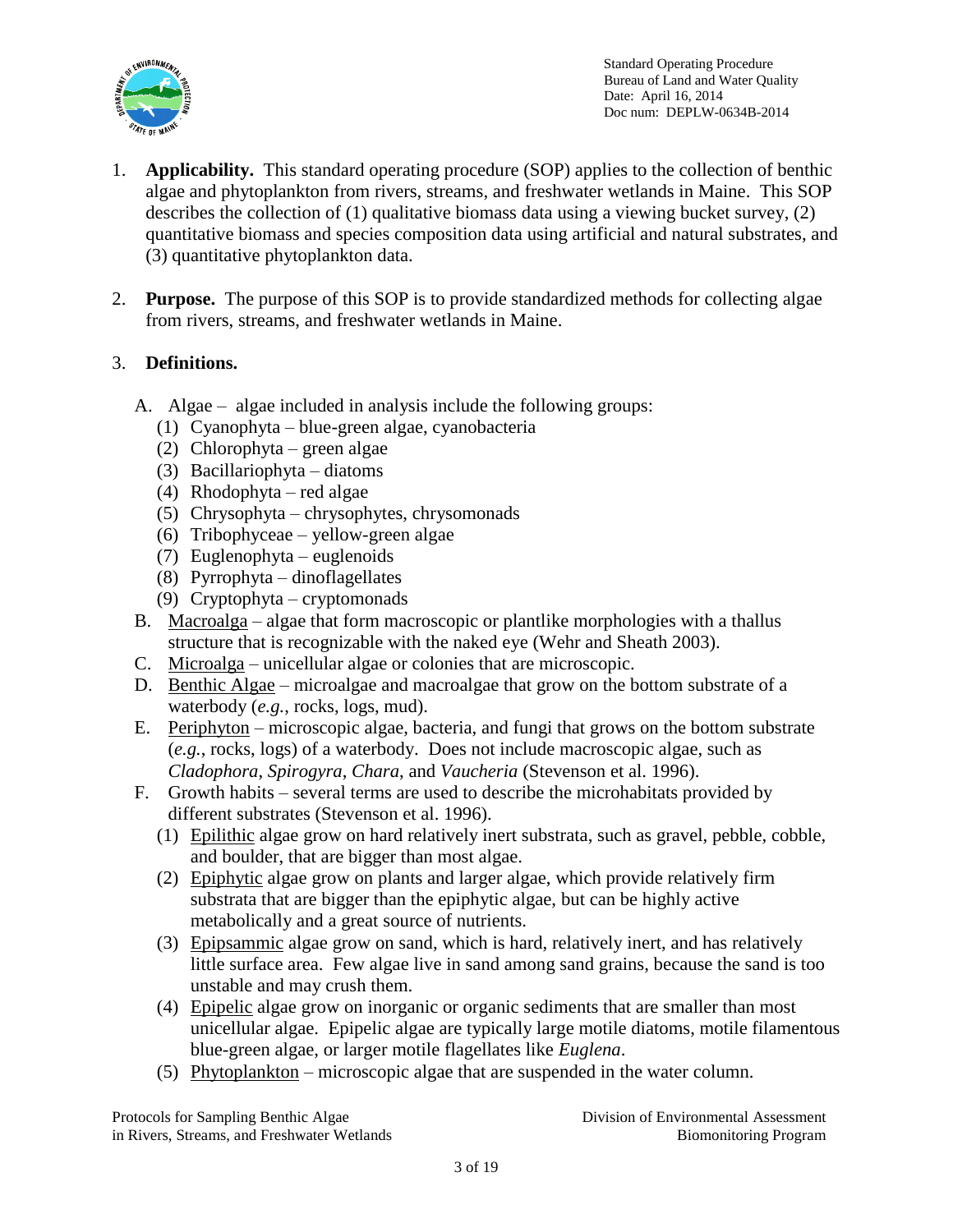

## 4. **Responsibilities**.

- A. The Project Manager (variable, depending on program collecting samples) has the following responsibilities associated with this SOP:
	- (1) Purchase and maintain supplies and field equipment
	- (2) Update SOP
	- (3) Coordinate with other DEP programs and outside partners during selection of sampling locations and scheduling of field teams
	- (4) Coordinate and provide training opportunities for field teams
	- (5) Participate as a member of a field team

### 5. **Guidelines and Procedures**.

### A. SAMPLING PERIOD

- (1) Sampling of stream algae should occur between June 15 and July 31 unless there are extenuating circumstances (*e.g.*, prolonged high flows). The sampling window may be extended in the northern part of the state when appropriate. This period was selected for the following reasons:
	- (a) This is roughly centered on the longest day of the year.
	- (b) Stream and river flow should no longer be influenced by spring snowmelt.
	- (c) Appears to be period of peak algal growth in many streams before the algal mats begin to senesce.
- (2) Sampling of fresh water wetland algae should occur during June and early July. This period was selected for the following reasons:
	- (a) Wetlands are less likely to dry down during this period compared with later in the summer.
	- (b) Overlap with stream algae and stream macroinvertebrate sampling is minimized.

### B. SUPPLIES

- (1) Dry tackle box (stream sampling)
	- (a) permanent markers
	- (b) lab tape
	- (c) pencils
	- (d) knife or scissors for cutting rope
	- (e) razor blades or utility knife for scraping algae off of microscope slides
	- (f) garden shears for clipping plant stems (optional)
	- (g) flat-head screwdriver
	- (h) 500 mL whirl-paks
	- (i) plastic metric ruler
	- (j) spherical densitometer
	- (k) compass
- (2) Wet tackle box (stream sampling)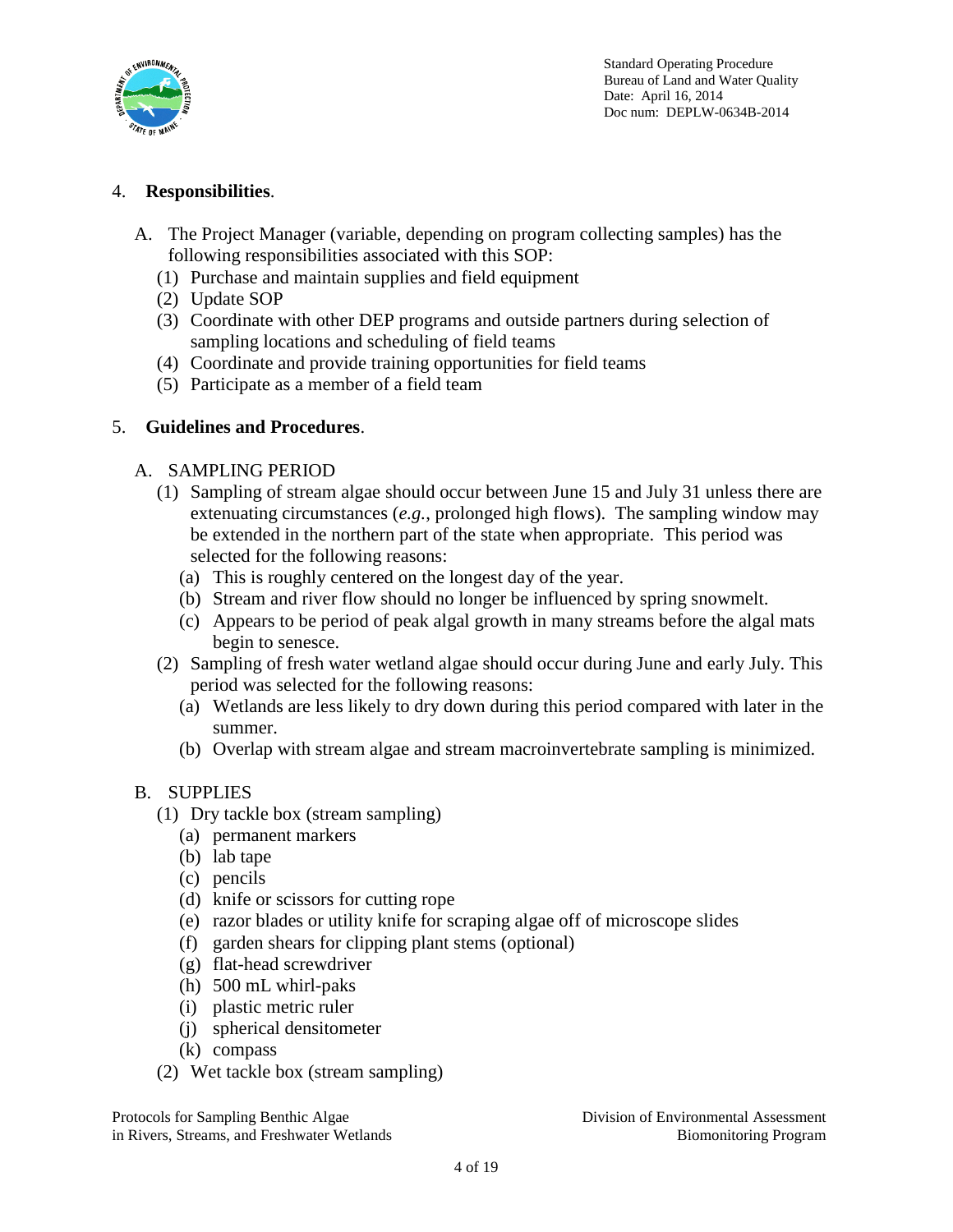

- (a) 3 squirt bottles
- (b) 2 or more 50 mL plastic beakers
- (c) 3 or more Neoprene, flexible washers with 1" diameter opening
- (d) 3 or more stiff-bristled brushes (metal bristles work better)
- (e) metal tool for scraping algae off of rock
- (3) Pack baskets
- (4) 1 gallon bottle for collecting stream water
- (5) 1 gallon bottle with tap water for refilling squirt bottles
- (6) 3 or more large, white plastic trays
- (7) Water samples
	- (a) water quality kits from laboratory performing analyses
		- 1. minimum desired parameters for stream samples- total Kjeldahl nitrogen (TKN), nitrate plus nitrite-N (NO3+NO2-N), total phosphorus (TP), ortho-phosphorus (OPO4-P), dissolved organic carbon (DOC), and alkalinity (if funding allows)
		- 2. additional parameters for wetland sampling Chlorophyll *a*, Chloride, Silica, and True Color.
	- (b) Chain of custody sheets
	- (c) Cooler with ice
- (8) Periphytometer
	- (a) periphytometer
	- (b) microscope slides
	- (c) lightweight nylon rope
	- (d) rebar (not always used)
		- 1. approximately 3ft long
		- 2. 1 per periphytometer
	- (e) mallet
	- (f) pipe clamp for attaching rope to rebar
	- (g) screwdriver for tightening clamp
- (9) Preservative
	- (a) bottle of M3 preservative (Table 1)
	- (b) pipette and bulb for measuring M3
	- (c) disposable nitrile gloves
	- (d) assortment of widemouth, brown nalgene bottles (250 mL, 500 mL, or 1 L)
	- (e) pre-printed preservative labels ("sample preserved with M3")
- (10)Viewing bucket survey
	- (a) viewing bucket
	- (b) 6 inch ruler marked with millimeters and has markings at 5mm and 2cm with permanent marker
	- (c) meter stick
- (11)Field sheets (Appendix 2)
	- (a) *EPA Physical Characterization/Water Quality Field Data Sheet* (Barbour *et al*. 1999)
	- (b) *EPA Habitat Assessment Field Data Sheet – High Gradient* (Barbour *et al*. 1999)

Protocols for Sampling Benthic Algae Division of Environmental Assessment in Rivers, Streams, and Freshwater Wetlands Biomonitoring Program Biomonitoring Program

## **Table 1: M3 Preservative**

- 5 g Potassium Iodide
- 10 g Iodine (optional)
- 50 ml glacial acetic acid
- 250 ml formalin
- $\bullet$  Bring up to 1 liter with distilled water
- Add 1 ml per 50 ml sample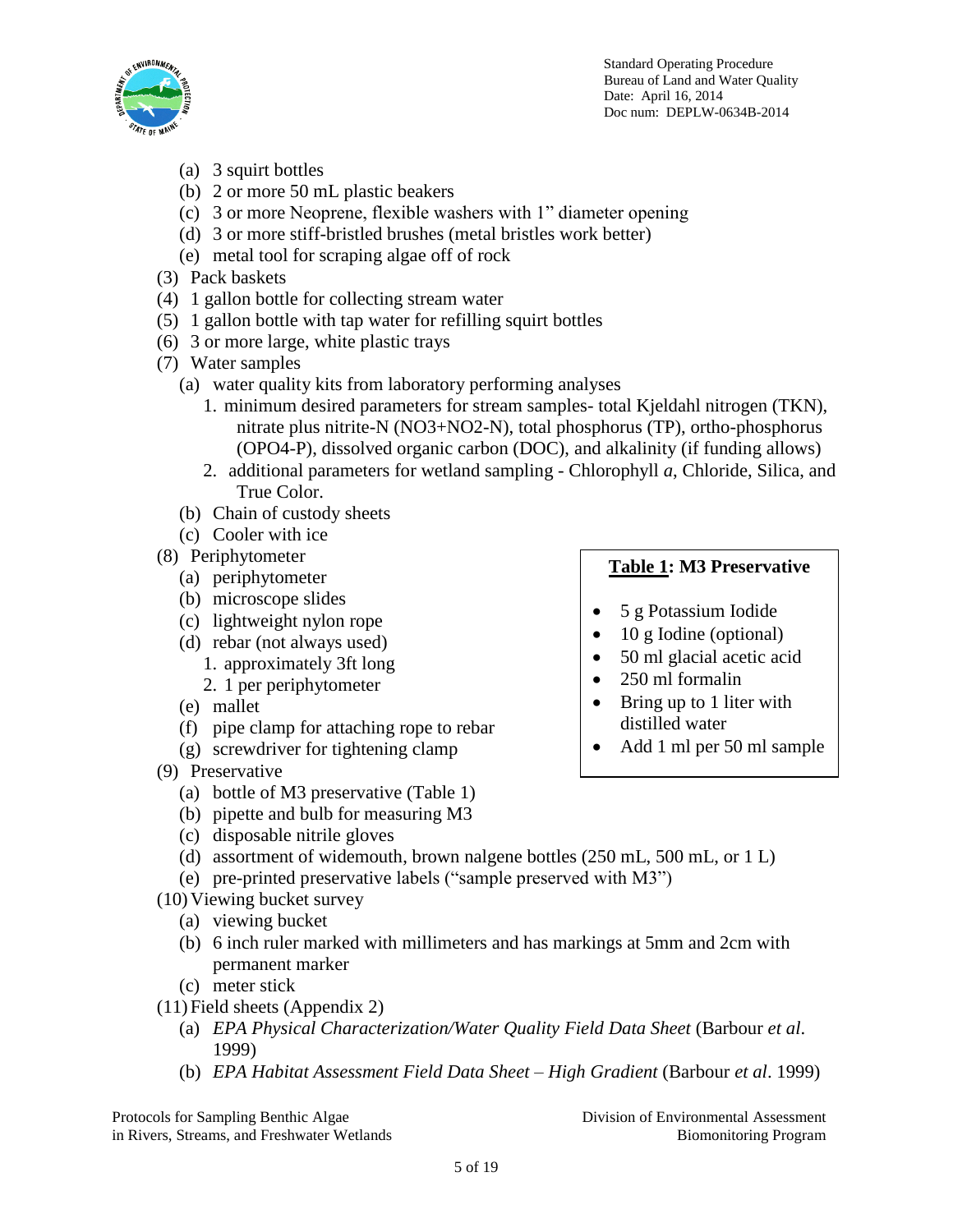

- (c) *EPA Habitat Assessment Field Data Sheet – Low Gradient* (Barbour *et al*. 1999)
- (d) *ME DEP Stream Algae Field Data Sheet*
- (e) *ME DEP Viewing Bucket Survey Data Sheet*
- (f) *ME DEP Epiphytic Algae Data Sheet*
- (g) Maine DEP Canopy Cover Sheet
- (12)Electronic equipment and accompanying SOPs
	- (a) digital camera
	- (b) stream velocity meter
	- (c) pH/SPC/TDS meter
	- (d) dissolved oxygen meter

### C. SITE VISIT - STREAMS

- (1) Identifying Stream Reach.
	- (a) If possible, sample locations should be scouted out ahead of time to identify appropriate reaches and to determine what kinds of substrate are available.
	- (b) The stream reach should be approximately 10 x stream width, up to a maximum of 20 m.
	- (c) Sample reaches ideally should have the following characteristics. Streams that do not have these characteristics can still be sampled at the discretion of the project manager.
		- 1. Located in areas of open or partly open canopies (>25% open canopy).
		- 2. Located in areas of riffles or runs, not pools. Runs are preferred.
		- 3. Located in areas with moderate water velocity (between 10 and 60 cm/sec). Try to avoid areas with little or excessive water velocity.
	- (d) Rocky substrates are preferred over soft substrates. However, we do not currently have methods appropriate for sampling ledge. If rocks are not available, then periphytometers could be deployed and the slides and alternative natural substrate should be sampled on a second visit. Substrates should be selected in the following order or preference:
		- 1. Rocks (Section F)
		- 2. Logs or branches  $> 1$ " in diameter (Section H.2)
		- 3. Plant stems (Section H.3)
		- 4. Mud/Sand (Section H.4)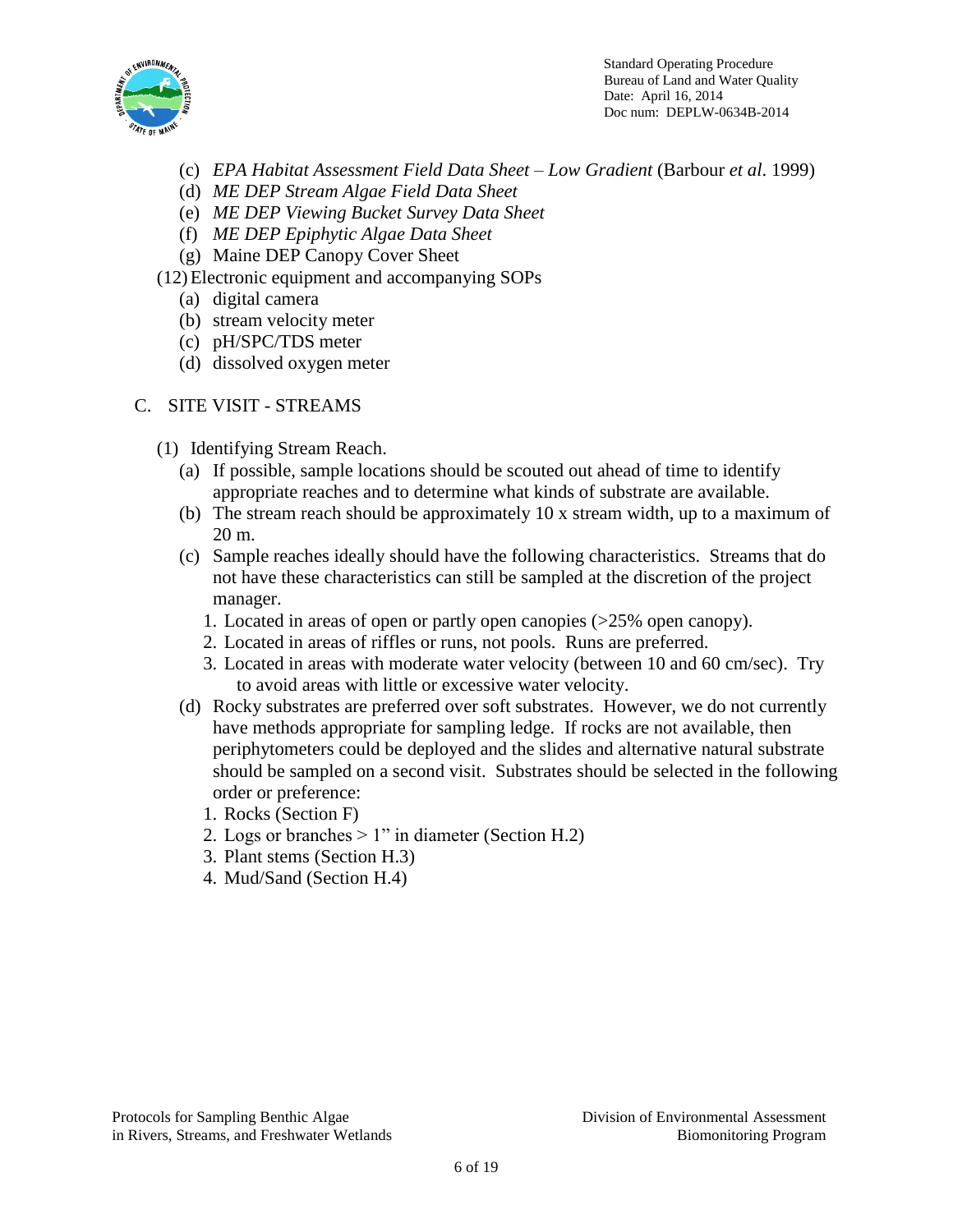

(2) Natural Substrate Only – The following activities must be completed.

| <b>Complete During Only Visit</b>                            |  |  |  |
|--------------------------------------------------------------|--|--|--|
| $EPA$ Habitat Assessment Field Data Sheet – High Gradient or |  |  |  |
| EPA Habitat Assessment Field Data Sheet - Low Gradient       |  |  |  |
| ME DEP Stream Algae Data Sheet                               |  |  |  |
| water grab samples                                           |  |  |  |
| flow measurement                                             |  |  |  |
| pH, conductivity, temperature, and dissolved oxygen readings |  |  |  |
| Viewing Bucket Survey (Section F)                            |  |  |  |
| Natural Substrate Sampling (Section G & H)                   |  |  |  |

(3) Artificial substrate only **or** both natural and artificial substrates sampled

| <b>Complete During First Visit</b>       | <b>Complete During Second Visit</b>  |
|------------------------------------------|--------------------------------------|
| ME DEP Stream Algae Data Sheet           | ME DEP Stream Algae Data Sheet       |
| parts related to first visit             | parts related to second visit        |
| EPA Habitat Assessment Field Data        | water grab samples                   |
| Sheet – High Gradient or                 |                                      |
| <b>EPA Habitat Assessment Field Data</b> |                                      |
| $Sheet - Low Gradient$                   |                                      |
| flow measurement                         | flow measurement                     |
| pH, conductivity, and DO readings        | pH, conductivity, and DO readings    |
| Viewing Bucket Survey (Section D)        | Viewing Bucket Survey (Section E)    |
|                                          | <b>Artificial Substrate Sampling</b> |
|                                          | (Section F)                          |
|                                          | <b>Natural Substrate Sampling</b>    |
|                                          | (Section G & H)                      |

- D. SITE VISIT WETLANDS
	- (1) For wetlands, where rocks are not readily available, substrates should be selected in the following order or preference:
		- (a) Plant stems (Section H.3)
		- (b) Logs and branches >1" in diameter (Section H.2)
		- (c) Mud/Sand (Section H.4)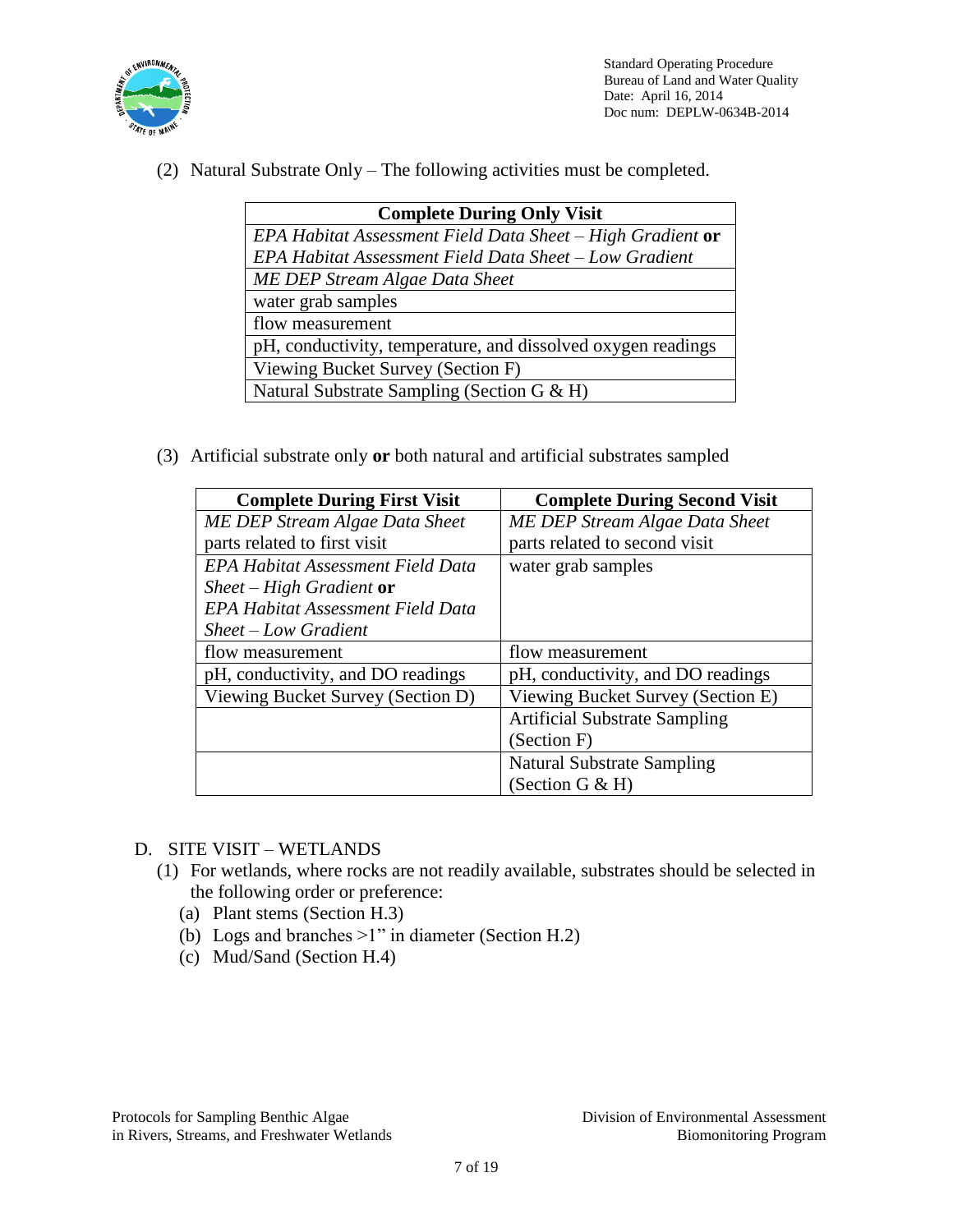

(2) Natural Substrate Only – The following activities must be completed.

| <b>Complete During Only Visit</b>                   |  |  |
|-----------------------------------------------------|--|--|
| <b>ME DEP Wetland Bioassessment Field Data Form</b> |  |  |
| ME DEP Epiphytic Algae Data Sheet                   |  |  |
| ME DEP Wetland Human Disturbance Assessment         |  |  |
| water grab samples                                  |  |  |
| pH, conductivity, and DO readings                   |  |  |
| Natural Substrate Sampling (Section G & H)          |  |  |

## E. VIEWING BUCKET SURVEY (Wadeable streams only)

- (1) Fill in top of *ME DEP Qualitative Benthic Algae Survey Data Sheet*
- (2) Establish transects across the habitat being sampled (preferably riffles or runs in the reach in which benthic algal accumulation is readily observed and characterized).
	- (a) Normal Situation identify 3 transects perpendicular to the flow through the designated reach and then haphazardly select 3 locations along each transect with one near the right bank, one near the middle, and one near the left bank.
	- (b) Narrow Stream identify 3 transects diagonally across the reach and then select 3 locations along each transect OR walk upstream and select at least 9 locations through the reach.
	- (c) Large rivers at the discretion of the Project Manager, the number of locations along each transect can be increased (e.g., doubled) for better spatial coverage
	- (d) The transects should be equally spaced within the reach unless channel morphology makes it necessary to adjust the distance between transects.
	- (e) The transects should not overlap transects for sampling natural substrates.
- (3) Have one person (viewer) conduct survey and one person (recorder) record data (Figure 1).
- (4) At each location, record the transect and sample number (*e.g.*, 1-1, 1-2, 1-3, 2-1, 2-2, 2-3, 3-1, 3- 2, or 3-3)
- (5) At a location, the viewer should immerse the viewing bucket in the water (Figure 2).
	- (a) 35 dots
	- (b) 4 cm between dots



**Figure 1. Using viewing bucket.**



**Figure 2. Viewing bucket for qualitative benthic algae**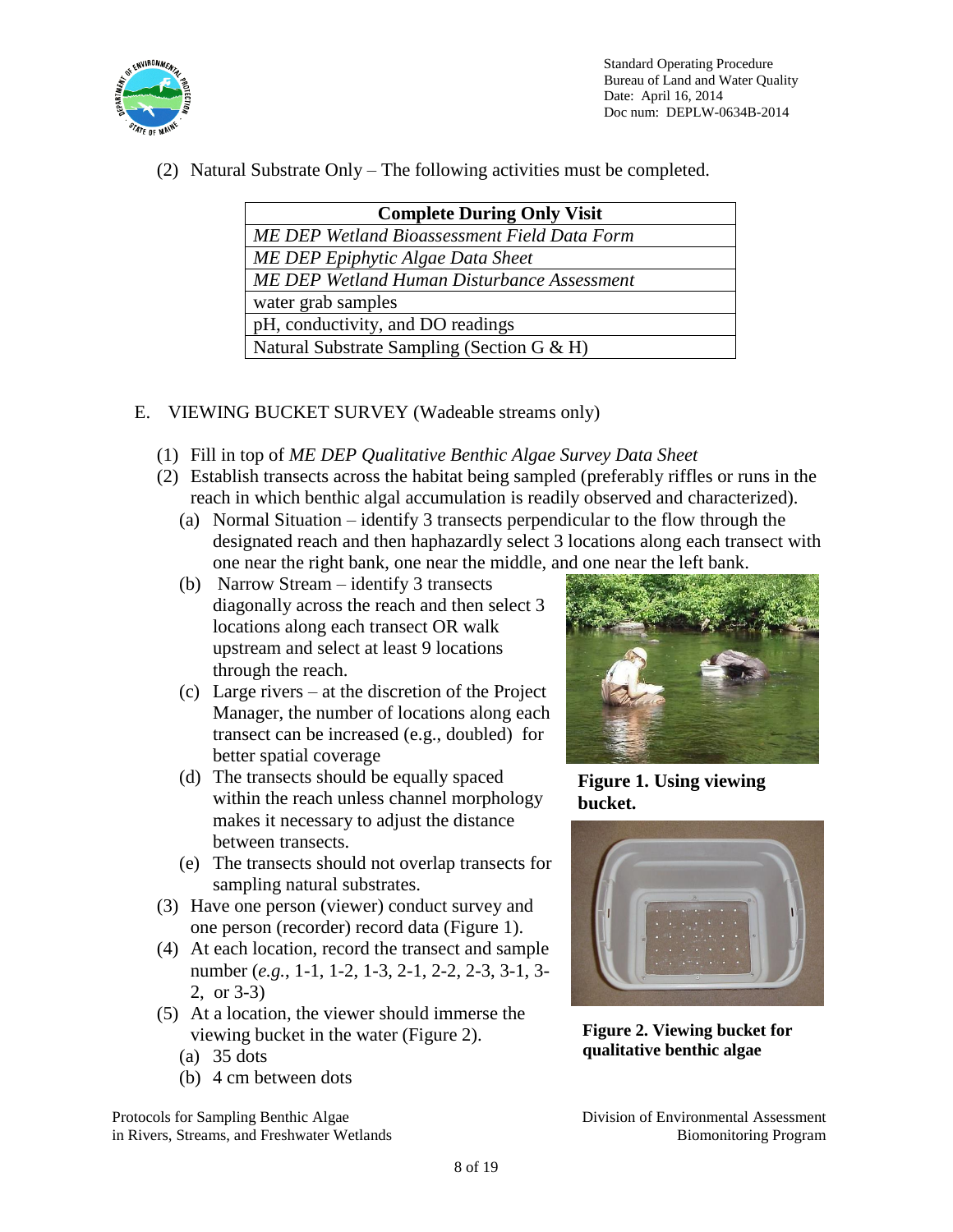

- (6) While viewing through the bucket, identify points on the stream bottom below the upper left dot and the lower right dot to help keep the bucket in the same area.
- (7) To minimize glare, it is sometimes helpful to put a little water inside the viewing bucket.
- (8) Measure the longest filament of algae. If you can identify the filamentous algae, record the names of the taxa on the field sheet.
- (9) Start with the upper left dot and systematically proceed by observing the algal growth below each dot in the top row. Then proceed row by row to the bottom row.
- (10)At each dot, the viewer should call out one of the following to characterize the algal growth below the dot. The viewer should use the 6-inch ruler to distinguish categories  $2 - 5.$ 
	- (a) **Macro 1 -** a filament or other macroalga that is between 1 and 5 cm long (filaments <1 cm long are counted as part of the periphyton mat, such as Mat 2 or Mat 3)
	- (b) **Macro**  $2 a$  filament or other macroalga that is  $\geq$  5cm and < 15 cm long
	- (c) **Macro**  $3 a$  filament or other macroalga that is  $\ge 15$  cm long
	- (d) **Mat 0** substrate rough or slightly slimy with no visible algae
	- (e) **Mat 1** a thin layer of algae is visually evident, underlying rock is still visible.
	- (f) **Mat 2** periphyton mat from 0.5-1 mm thick is evident, underlying rock is covered and can no longer be seen (may include filamentous algae <1cm long)
	- (g) **Mat 3** –periphyton mat between 1-5 mm thick is evident
	- (h) **Mat 4** periphyton mat between 5 mm-2 cm thick is evident
	- (i) **Mat 5** periphyton mat  $>$  2 cm thick is evident
	- (j) **Sand/Clay/Mud** unconsolidated substrate such as sand or mud
	- (k) **Plant –** an aquatic plant or plant-like macroalga, such as *Batrachospermum* or *Lemmanea*
	- (l) **Moss –** a moss
	- (m) **Crust –** a crust-forming algae (may be black, red, or green)
	- (n) **Sewage fungus –** a filamentous bacteria, such as *Sphaerotilus*. Does not include iron or manganese bacteria. Try to bring a sample back for verification.
	- (o) **Sponge**  a freshwater sponge
- (11)If there is a mixture of decomposing filaments, microalgae, and silt, then treat it as being periphyton mat and not a filament.
- (12)The recorder should use hash marks to record the observations on the field sheet in the appropriate boxes.
- (13)Before the viewer moves the viewing bucket, the recorder must add up the number of hash marks for each category and write down the number in the little boxes in the lower right corner of each rectangle. (See *ME DEP Viewing Bucket Survey Data Sheet*)
- (14)The recorder must add up the number of hash marks in the row to make sure that there were 35 observations. If not, then the viewer can make additional observations or subtract the most recent observations to get a total of 35 observations. It is acceptable to have more than 35 observations if it is not clear what to remove.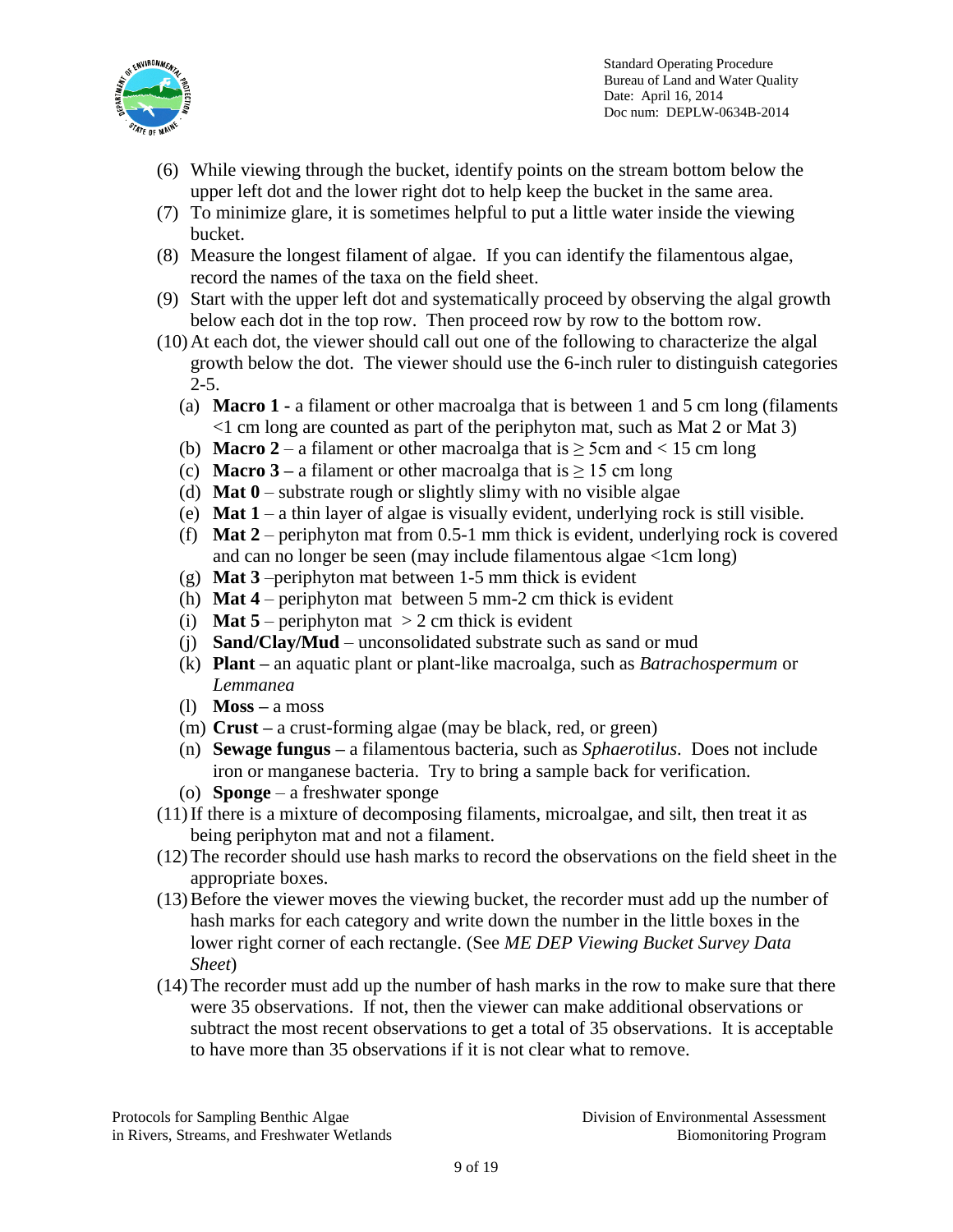

# F. ARTIFICIAL SUBSTRATE SAMPLING (Streams only)

- (1) Periphytometers should be deployed for 14 days  $\pm 2$ days.
- (2) Maine DEP uses two types of periphytometers (a) Wildco® Periphytometer (Figure 3)
	- 1. They hold 8 standard microscope slides.
	- 2. They have two sliding plastic pieces that lock slides in place (Figure 4).
	- (b) Durasampler® Periphytometer (Figure 5).
		- 1. They hold 20 standard microscope slides.
		- 2. Only 8 standard microscope slides should be installed in the sampler.
		- 3. Place slides in the slots marked with red dots (slots 2, 4, 6, 8, 10, 11, 13, 15, 17, & 19).
- (3) Microscope slides
	- (a) Use standard, non-frosted microscope slides.
	- (b) Use new slides. If new slides are not available follow protocols in Section J for cleaning slides.
	- (c) Only hold the edges; avoid touching the slide surfaces as oil from fingerprints can affect colonization.
- (4) Placement of samplers in the field
	- (a) Sunlight
		- 1. If possible, samplers should be placed in a part of the stream reach with maximum light availability.



**Figure 3. Wildco® 16-slide Periphytometer**



**Figure 4. Movable plastic piece that locks slides in place.**

- (b) Flow
	- 1. Periphytometers should be placed in areas with at least some visible flow.
	- 2. Avoid putting periphytometers in backwaters or eddies.
	- 3. Avoid putting periphytometers in excessively turbulent eddies that might limit algal colonization.
- (c) Installation
	- 1. One end of the nylon rope should be attached to a metal ring or metal part of sampler.
	- 2. The periphytometers should be secured so that the slides are parallel to stream flow (Figures 5 & 6).
	- 3. The length of the rope will vary depending on stream flow, but the rope should be long enough to allow the periphytometer to sway slightly in the current, but short enough so the periphytometer does not drift into eddies or slow sections along the bank.
	- 4. The other end of the rope should be securely tied to a boulder, log, woody vegetation, or piece of rebar that has been hammered into the substrate deep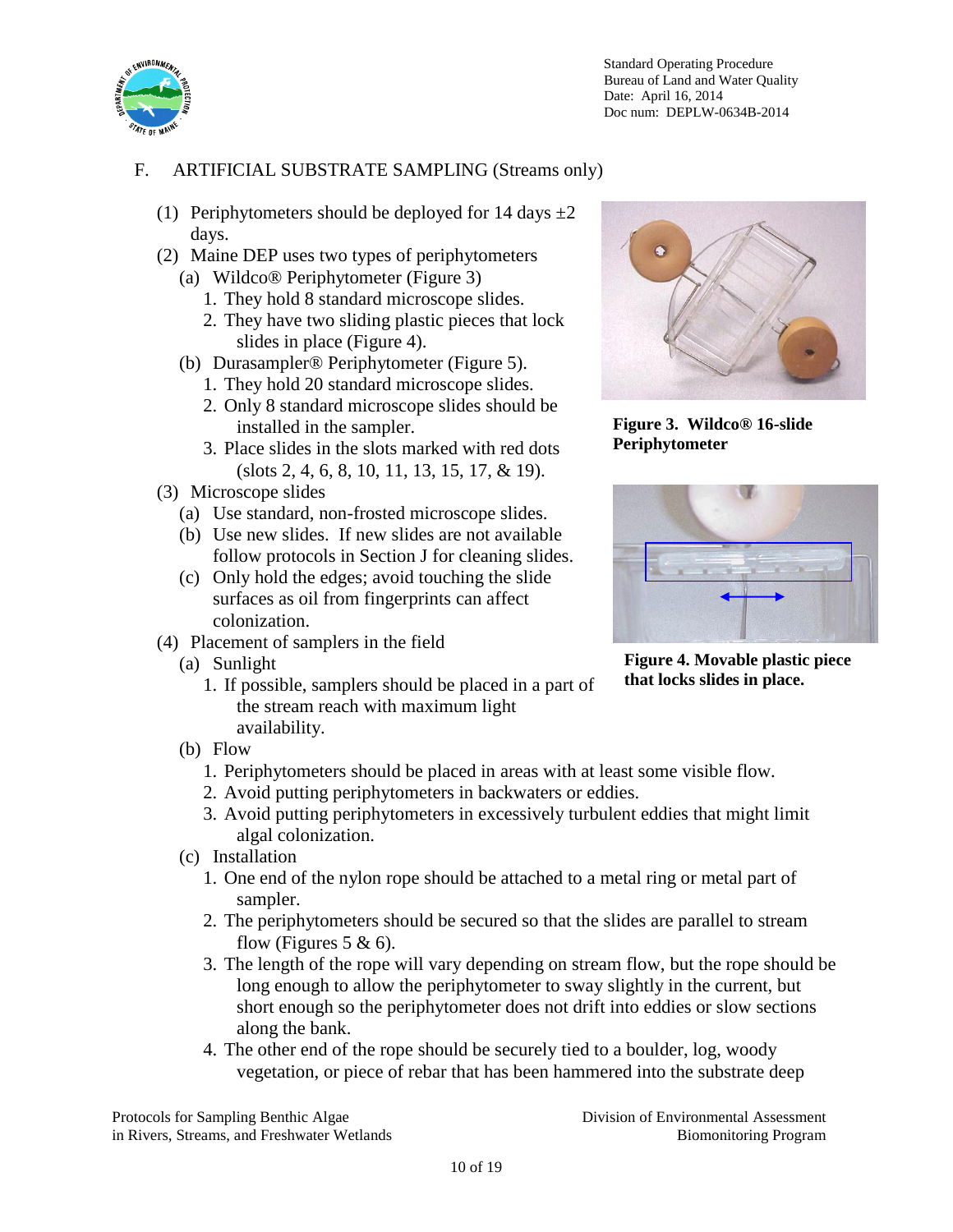

enough to prevent it from coming lose during high flows. A metal pipe clamp can be used to help secure the rope.

- (d) Retrieving samplers and processing slides.
	- 1. Care should be taken to avoid touching the flat sides of the microscope slides. Handle the slides by holding the edges.
	- 2. Pick up periphytometer by holding the edges.
	- 3. Slide the two plastic pieces (Figure 4) so the microscope slides can be removed.
	- 4. Grasp slides along the edges and remove them from the periphytometer. Be careful to avoid disturbing the surfaces of the slides or other slides in the periphytometer.
	- 5. Chl *a* slides (optional)
		- i. Place 2 slides into a whirl-pak with some bottled water.
		- ii. Using a permanent marker, write down the date, stream name, town, sample location, Chl *a*, and number of slides on the whirl-pak.
		- iii. Place the sealed whirl-pak into a cooler and bring back to the lab for Chl *a* filtering (Section I.1).
		- iv. Record the number of slides collected for Chl *a* on the field sheet.
	- 6. Processing periphytometer slides for taxonomic analysis.
		- i. Carefully pour slides and water into a graduated beaker.
		- ii. Using a razor blade or utility knife, carefully scrape the remaining microscope slides. Scrape only the flat surface, not the edges.
		- iii. Using a squirt bottle filled with bottled water, squirt the razor blade and slides and collect the sample into the graduated beaker.
		- iv. Add bottled water until there is a multiple of 50 mL (*e.g.*, 100 mL, 150 mL) and record the amount on the field sheets. For example, if the sample is 130 mL, then add 20 mL of bottled water. Having a multiple of 50 mL will make it easier to determine how much preservative to add.
		- v. Pour the sample from the beaker into a brown, wide-mouth, nalgene bottle (typically 250 mL or 500 mL in size).

vi. Record the number of slides scraped for taxonomic analysis

- vii. Record surface area:
	- 1 slide (both sides) =  $34.5 \text{ cm}^2$
	- 2 slides(both sides) =  $69.0 \text{ cm}^2$
	- 6 slides (both sides) =  $207.0 \text{ cm}^2$
	- 7 slides (both sides) =  $241.5 \text{ cm}^2$



**Figure 5. Durasampler® 40-slide Periphytometer**



**Figure 6. Direction of flow for Wildco® Periphytometer**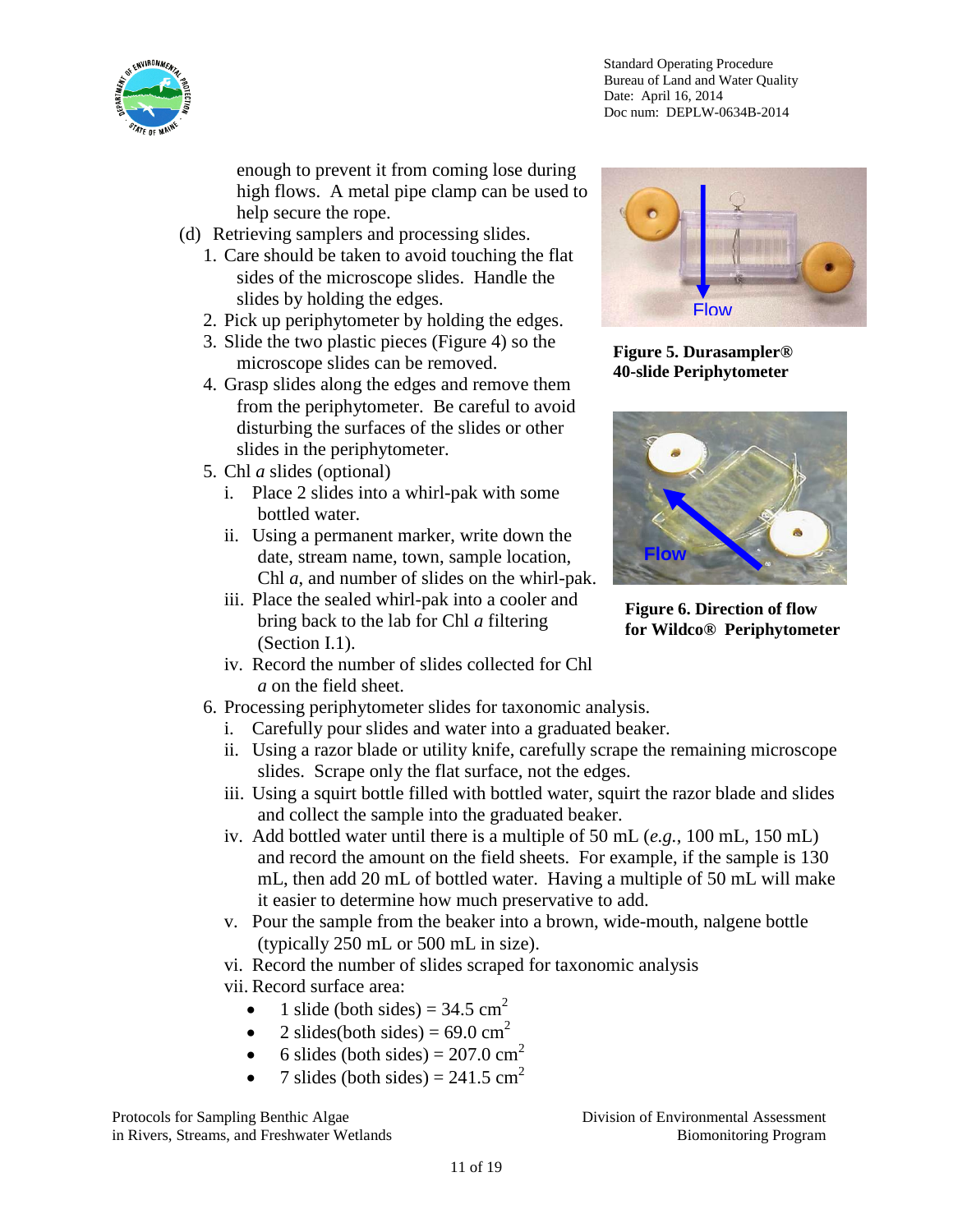

• 8 slides (both sides) =  $276 \text{ cm}^2$ 

viii. Label the bottle with the following information:

- date
- bottle number
- stream name
- town
- location
- type of sample (slides)
- number of slides (*e.g.*, 7) and sides (*e.g.*, 14)
- volume of sample
- ix. Add 1 mL of M3 for each 50 mL of sample in the brown bottle (refer to the field sheet to determine the amount).
- x. Carefully clean razor blade/utility knife and beaker.

## G. NATURAL SUBSTRATE SAMPLING – ROCKY SUBSTRATE (streams only)

- (1) Sampling will focus on Epilithic algae.
- (2) Fill in *ME DEP Stream Algae Data Sheet*
- (3) Clean sample trays, brushes, and other equipment with tap or stream water.
- (4) Establish transects through riffles or runs
	- (a) If possible, 18 rocks must be collected from the reach
	- (b) Normal Situation identify 6 transects perpendicular to the flow through the designated reach and then select 3 locations along each transect (*e.g.*, stratified random locations on right bank, middle, and left bank).
	- (c) Wide River identify 4 transects perpendicular to the flow through the designated reach and then select 4-5 locations along each transect, totaling 18 rocks.
	- (d) Narrow Stream identify 6 transects diagonally across the reach and then select 3 locations along each transect OR walk upstream and select 18 locations through the reach.
- (5) At each location, collect a cobble or boulder-sized rock for a total of 18 rocks.
- (6) Back at the streambank, store the rocks in a large, white sample tray.
- (7) Pick up a rock and hold it over a second sample tray that is clean.
- (8) Place rubber sampling device (Figures 7 & 8) over the top of the rock and hold firmLy in place to define surface area to be sampled. Alternatively, the neoprene washer with
	- 1" diameter hole can be used by itself.
	- (a) Sampler is constructed by cutting a segment of mountain bike inner tube lengthwise and uncurling.
	- (b) Epoxy glue a neoprene washer with a 1" diameter hole to the outer surface of tubing.
	- (c) After the glue dries, flip the sampler over and cut away the tubing within the 1" circle. Cutting from the back reduces strain on the epoxy glue.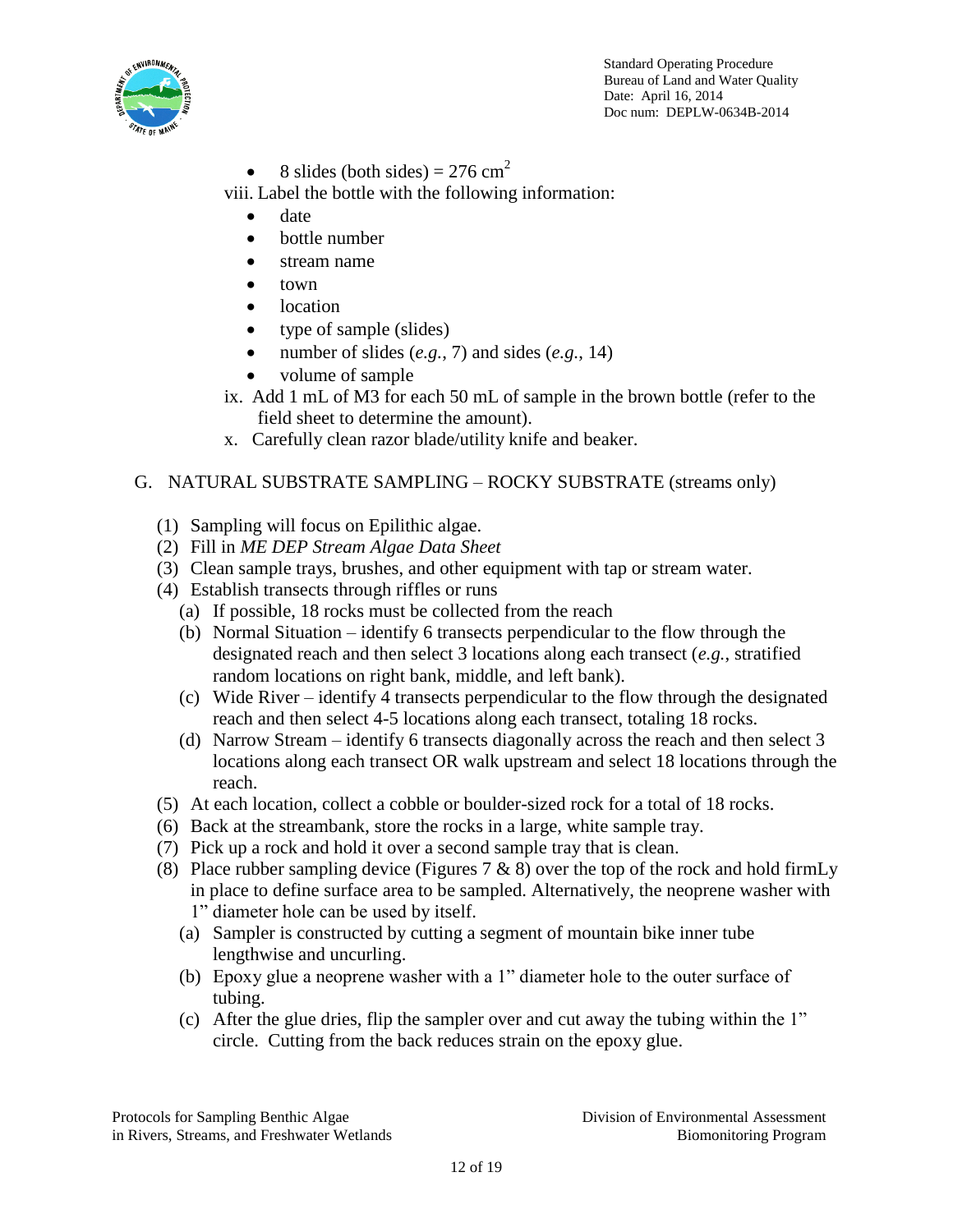

- (9) Brush the area within the circle vigorously with a stiff bristled brush while holding rock over collection pan (note, you may need to scrape the area with a metal scraping tool first if the algae is very thick) (Figure 9).
- (10)Rinse tools and sample area on rock with a squirt bottle filled with bottled water and collect sample in the large, white sample tray. The collector must hold the rock upside down and spray upward to minimize the chance of washing off algae from another part of the rock.
- (11)The goal is to collect all algae from within the circles and none of the algae from outside of the circles.
- (12)Repeat process for other rocks and composite all rock-scrapings into a graduated beaker. (rinse the tray and equipment to ensure all algae are in the beaker).
- (13)Add bottled water until there is a multiple of 50 mL (*e.g.*, 100 mL, 150 mL) and record the amount on the field sheets. For example, if the sample is 130 mL, then add 20 mL of bottled water. Having a multiple of 50 mL will make it easier to determine how much preservative to add.
- (14)Pour the sample from the beaker into a brown, wide-mouth, nalgene bottle (typically 250 mL or 500 mL in size, but sometimes 1 L).
- (15)Record the number of rocks scraped for taxonomic analysis.
- (16)Record surface area:
	- (a) 1" circle =  $5.067$  cm<sup>2</sup>
	- (b) 18 circles =  $91.027$  cm<sup>2</sup>
- (17)Label the bottle with the following information:
	- date
	- bottle number
	- stream name
	- $\bullet$  town
	- location
	- type of sample (rocks)
	- number of rocks (*e.g.*, 18)
	- volume of sample



**Figure 7. Natural substrate sampling device.**



**Figure 8. Wrapping sampling device around cobble**



**Figure 9. Collecting algae from cobble.**

(18)Thoroughly clean all equipment, especially brush bristles, in water before leaving stream. Discard brushes if they get too grimy or difficult to clean.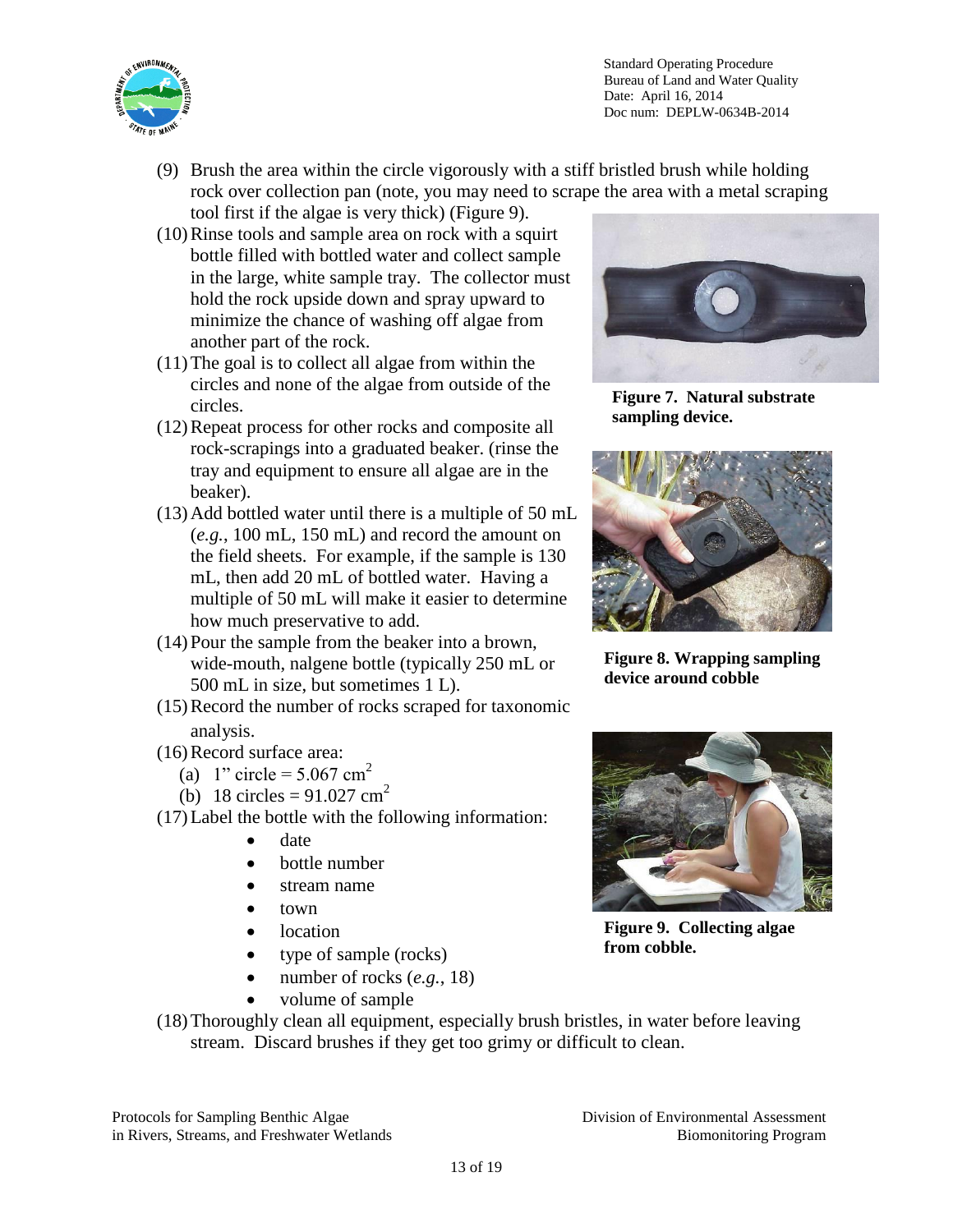

(19)Add 1 mL of M3 for each 50 mL of sample in the brown bottle (refer to the field sheet to determine the amount).

## H. NATURAL SUBSTRATE SAMPLING – SOFT BOTTOM (streams and wetlands)

- (1) There are several options for sampling soft bottom streams, including the following methods listed in order of preference.
	- (a) Epilithic algae from log scrapings.
	- (b) Epiphytic algae from plant clippings.
	- (c) Epipsammic and Epipelic algae from soft substrate.
- (2) Epilithic algae from log scrapings.
	- (a) Fill in *ME DEP Stream Algae Data Sheet*
	- (b) Clean large, white sample trays, toothbrushes, and metal scraping tools.
	- (c) Find logs or branches within the reach that can be lifted from the water.
	- (d) Using the following methods, collect up to 18 log scrapings
		- 1. Pick up a log/branch and hold it over a large, white sample tray.
		- 2. Place rubber sampling device (Figure 7) over the log/branch and hold firmLy in place to define surface area to be sampled.
		- 3. Brush the area within the circle vigorously with a toothbrush and wash down brush and log/branch with a squeeze bottle into a collection pan (note, you may need to scrape the area with a metal scraping tool first if the algae is very thick)
		- 4. Rinse tools and sample area on log/branch with a squirt bottle filled with bottled water and collect sample in the large, white sample tray.
		- 5. Repeat process for other logs/branches or other parts of long logs/branches and composite all scrapings into a graduated beaker. (rinse the tray and equipment to ensure all algae are in the beaker).
	- (e) Add bottled water until there is a multiple of 50 mL (*e.g.*, 100 mL, 150 mL) and record the amount on the field sheets. For example, if the sample is 130 mL, then add 20 mL of bottled water. Having a multiple of 50 mL will make it easier to determine how much preservative to add.
	- (f) Pour the sample from the beaker into a brown, wide-mouth, nalgene bottle (typically 250 mL or 500 mL in size).
	- (g) Record the number of logs/branches scraped for taxonomic analysis.
	- (h) Record surface area:
		- 1. 1" circle =  $5.067$  cm<sup>2</sup>
		- 2. 18 circles =  $91.027$  cm<sup>2</sup>
	- (i) Label the bottle with the following information:
		- date
		- bottle number
		- stream name
		- $\bullet$  town
		- location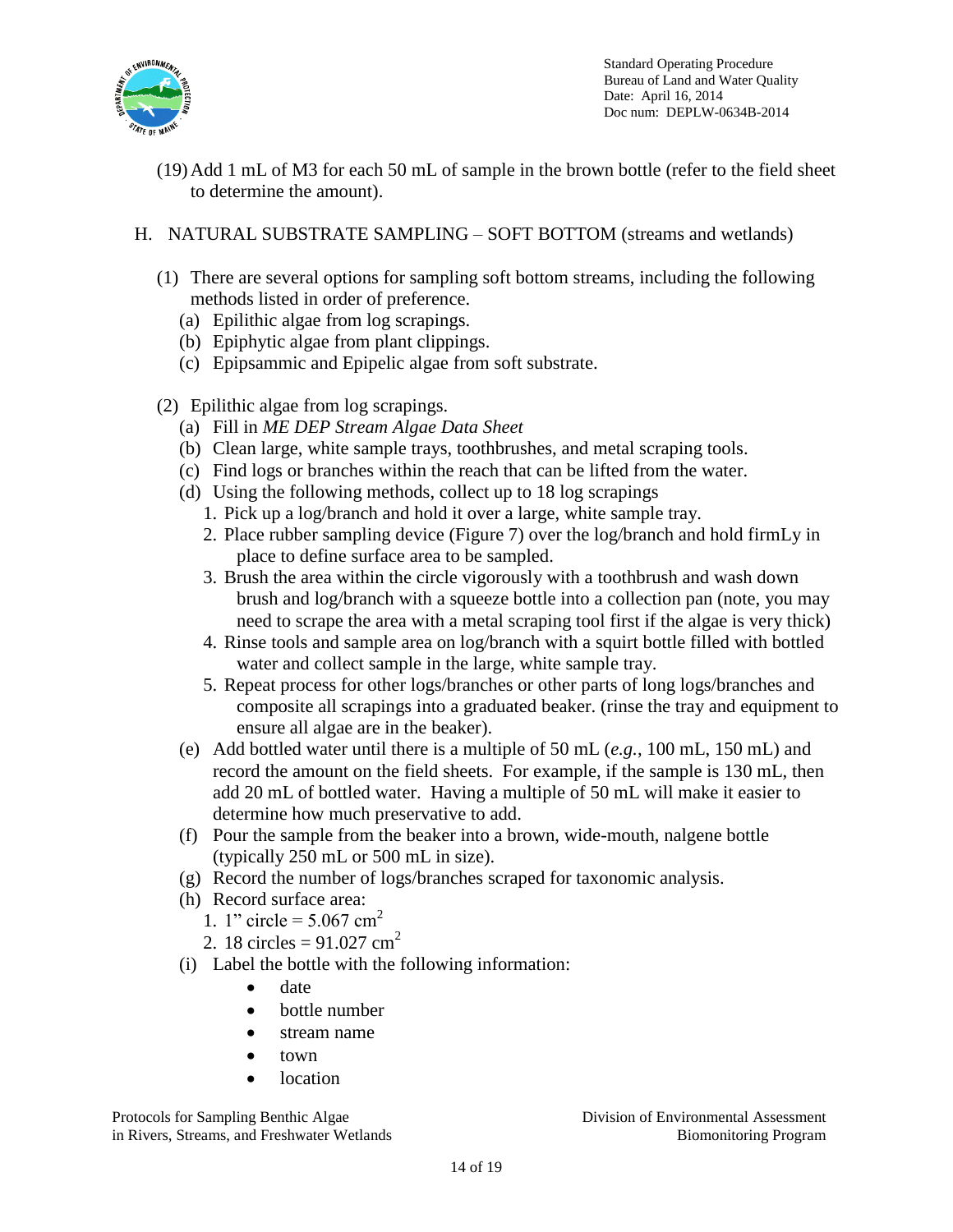

- type of sample (log/branch)
- number of logs/branches (*e.g.*, 18)
- volume of sample
- (j) Thoroughly clean all equipment, especially brush bristles, in water before leaving stream. Discard brushes if they get too grimy or difficult to clean.
- (k) Add 1 mL of M3 for each 50 mL of sample in the brown bottle (refer to the field sheet to determine the amount).
- (3) Epiphytic algae from plant clippings.
	- (a) Fill in *ME DEP Stream Algae Data Sheet* and/or the *ME DEP Epiphytic Algae Data Sheet*
	- (b) Clean scissors and large, white sample trays.
	- (c) Select 3 locations in runs within the reach that have emergent vegetation (*e.g.*, cattails, sedges).
	- (d) In wetlands, do not define reach, just select 3 representative areas with emergent and/or floating leaved vegetation.
	- (e) At each location, select plants that have at least 10cm underwater.
	- (f) Clip plant stems near their base or at least 10cm underwater and trim off any parts that are above water.
		- 1. Clip 5 stems per location.
		- 2. If plants are thick (*e.g.*, >2 cm across Cattail (*Typha* sp.)), then clip 3 stems per location.
	- (g) Place each stems into a whirl-pak and trim stems to approximately 10-15 cm in length.
	- (h) When all stems are collected, add a little bottled or tap water, remove most of the air within the bag, and seal the whirl-pak.
	- (i) Massage the plant stems to remove epiphytic algae.
	- (j) Rinse each stem with bottled or tap water as it is removed from the whirl-pak.
	- (k) Pour the whirl-pak contents into a graduated beaker and set aside the cleaned stems for measurement.
	- (l) Add bottled or tap water until there is a multiple of 50 mL (*e.g.*, 100 mL, 150 mL) and record the amount on the field sheets. For example, if the sample is 130 mL, then add 20 mL of bottled water. Having a multiple of 50 mL will make it easier to determine how much preservative to add.
	- (m) Pour the sample from the beaker into a brown, wide-mouth, nalgene bottle (typically 250 mL or 500 mL in size).
	- (n) Label the bottle with the following information:
		- date
		- bottle number
		- stream or wetland name
		- $\bullet$  town
		- location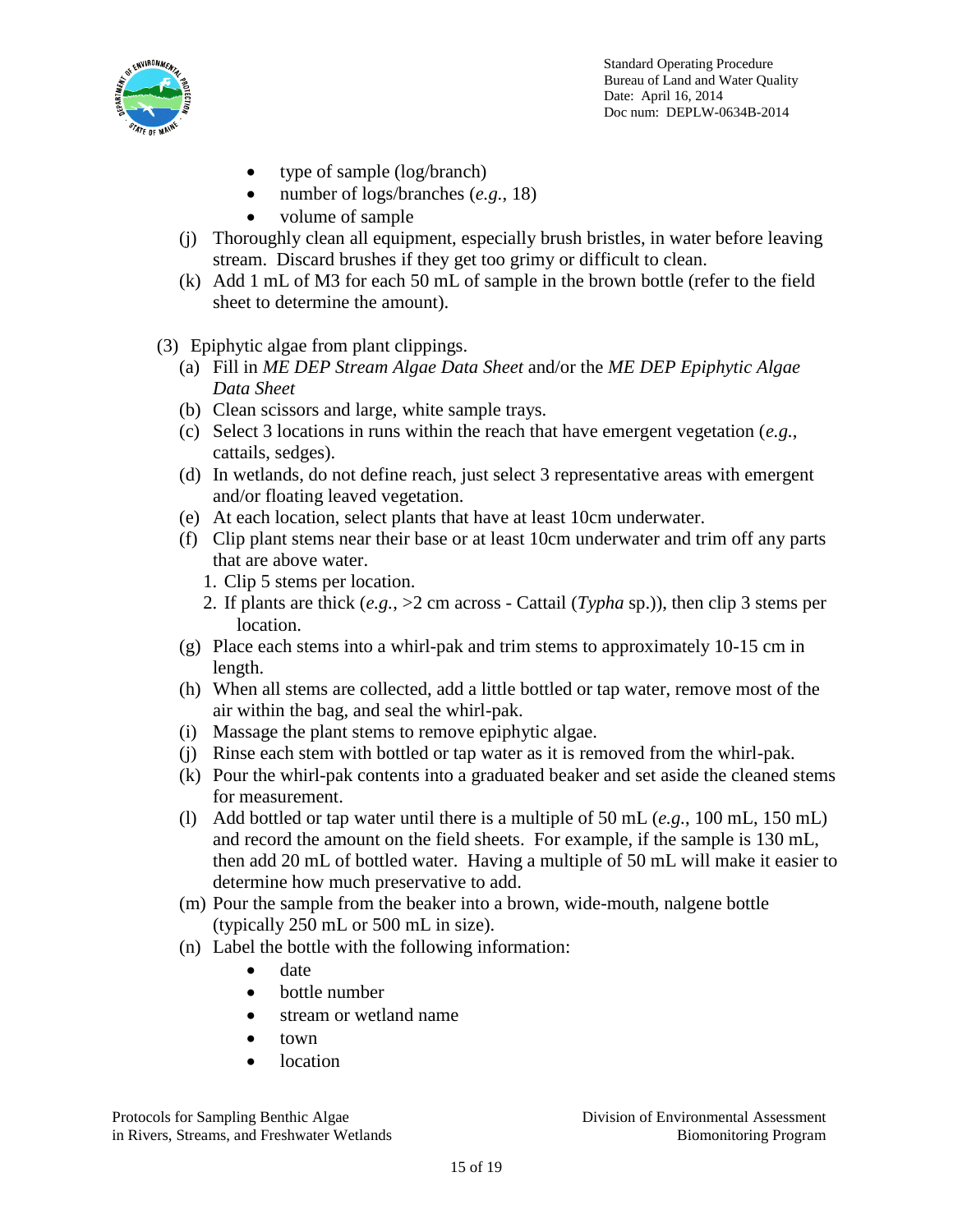

- station location number
- volume of sample
- (o) Estimate surface area of each clipped stem, either in the field or back at the office.
	- 1. Complete *ME DEP Epiphytic Algae Data Sheet*
	- 2. Make the measurements that are appropriate for the stem shapes and enter the measurements on the field sheet.
	- 3. Calculate the surface area for each stem using the formulas provided on the field sheet.
	- 4. Add the surface areas together and record on the field data sheet.
- (p) Thoroughly rinse all equipment with water before leaving site.
- (q) Add 1 mL of M3 for each 50 mL of sample in the brown bottle (refer to the field sheet to determine the amount).
- (r) After M3 has been added, place a pre-printed preservative label ("sample preserved with M3") on the sample container
- (4) Epipsammic and Epipelic algae from soft substrate.
	- (a) This method is appropriate for mucky bottom streams and wetlands. This should not be used with sandy bottom streams. Shifting sand is unsuitable because of its small grain size and unstable nature of the substratum. Epilithic algae from log scrapings (Section H.2) or phytoplankton samples should be used as alternatives.
	- (b) Fill in *ME DEP Stream Algae Data Sheet*
	- (c) Clean petri dish, spatula, and beaker.
	- (d) Locate the stream reach in an area with runs and pools or locate area of wetland with mucky bottom.
	- (e) Select 3 areas within sampling area suitable for sampling.
	- (f) At each location, hold a petri dish (5cm diameter) upside down and press it lightly into the substrate.
	- (g) Slide an unslotted spatula underneath the petri dish and carefully remove the petri dish and its core sample from the water.
	- (h) Composite the core samples in a graduated beaker.
	- (i) Add bottled water until there is a multiple of 50 mL (*e.g.*, 100 mL, 150 mL) and record the amount on the field sheets. For example, if the sample is 130 mL, then add 20 mL of bottled water. Having a multiple of 50 mL will make it easier to determine how much preservative to add.
	- (j) Pour the sample from the beaker into a brown, wide-mouth, nalgene bottle (typically 250 mL or 500 mL in size).
	- (k) Record the number of core samples collected as well as the diameter (5cm) and depth of the petri dish.
	- (l) Record surface area.
		- 1. 1 petri dish (5cm diameter) =  $19.635 \text{cm}^2$
		- 2. 3 replicates  $=$  58.91 cm<sup>2</sup>
	- (m) Label the bottle with the following information:
		- date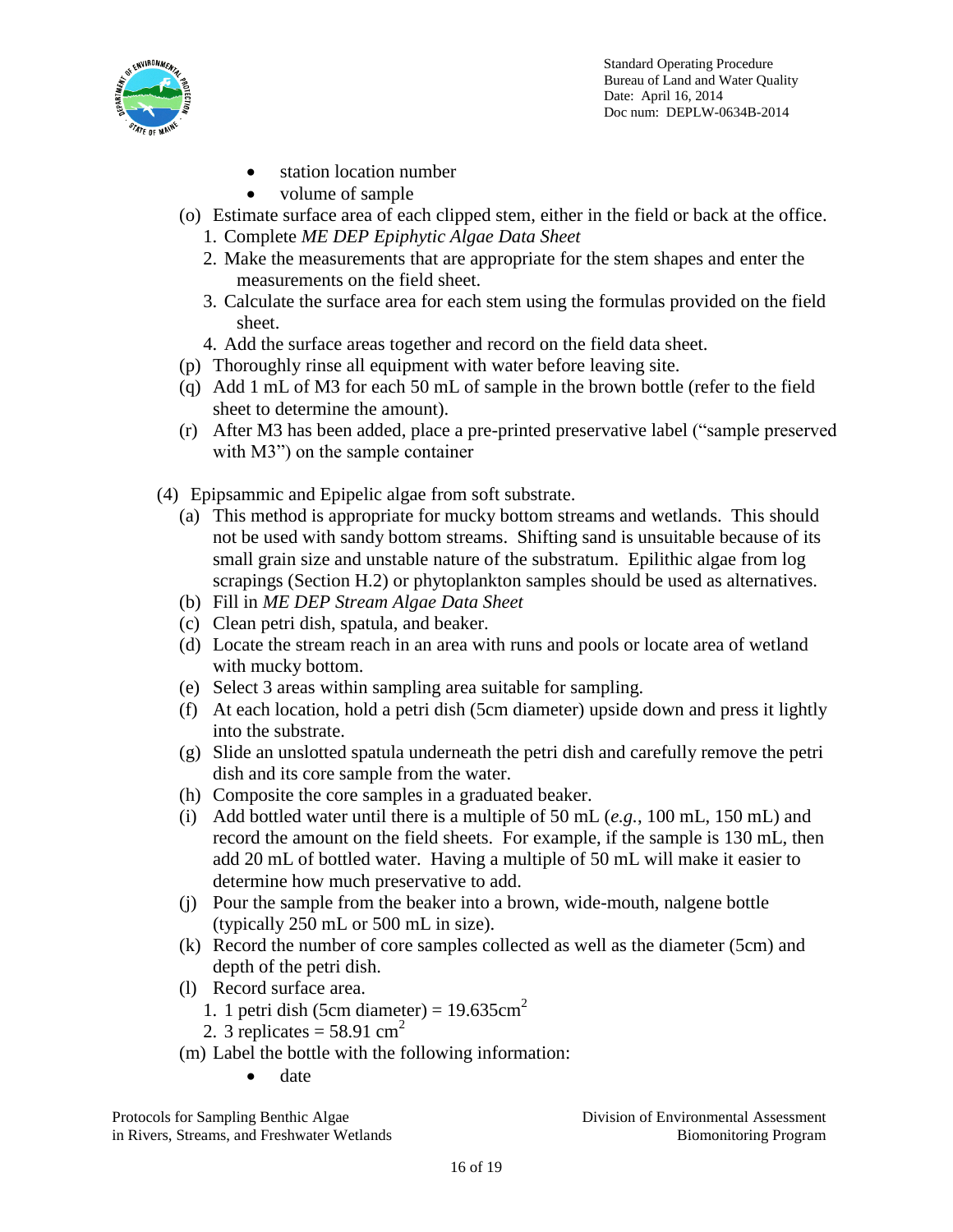

- bottle number
- stream or wetland name
- $\bullet$  town
- location
- station number
- type of sample (petri dish core samples)
- number of core samples
- volume of sample
- (n) Thoroughly clean all equipment in water before leaving stream.
- (o) Add 1mL of M3 for each 50 mL of sample in the brown bottle (refer to the field sheet to determine the amount).

### I. PHYTOPLANKTON SAMPLING

- (1) This method is used for collecting a water sample that will be used to determine the presence of phytoplankton
- (2) Follow the procedures in the Biomonitoring Program's Protocols for Collecting Water Grab Samples in Rivers, Stream and Freshwater Wetlands (DEPLW0637A-2014). Use a 1 L or 500 mL brown, nalgene bottle.
- (3) Label the bottle with the following information:
	- Date
	- stream or wetland name
	- town
	- location
	- station number
	- type of sample (phytoplankton sample)
	- volume of sample
- (4) Preserve the sample with 1 mL of M3 for every 50 mL of sample
- (5) After M3 has been added, place a pre-printed preservative label ("sample preserved with M3") on the sample container

### J. PROCESSING SAMPLES IN LAB

- (1) Chl *a* filtering from slides (alternatively, the lab could choose to extract chlorophyll pigments directly from the slides)
	- (a) Store whirl-paks containing Chl *a* slides in the refrigerator until ready to process (within 24 hrs of collection).
	- (b) Pour content of whirl-pak (slides and water) into beaker.
	- (c) Scrape algae off both sides of the slides with a razor blade and collect algae in beaker.
	- (d) Rinse slides and razor blade with bottled water and collect water in beaker.
	- (e) Using tweezers, place Chl *a* filter (0.45 microns) on to vacuum apparatus and attach container.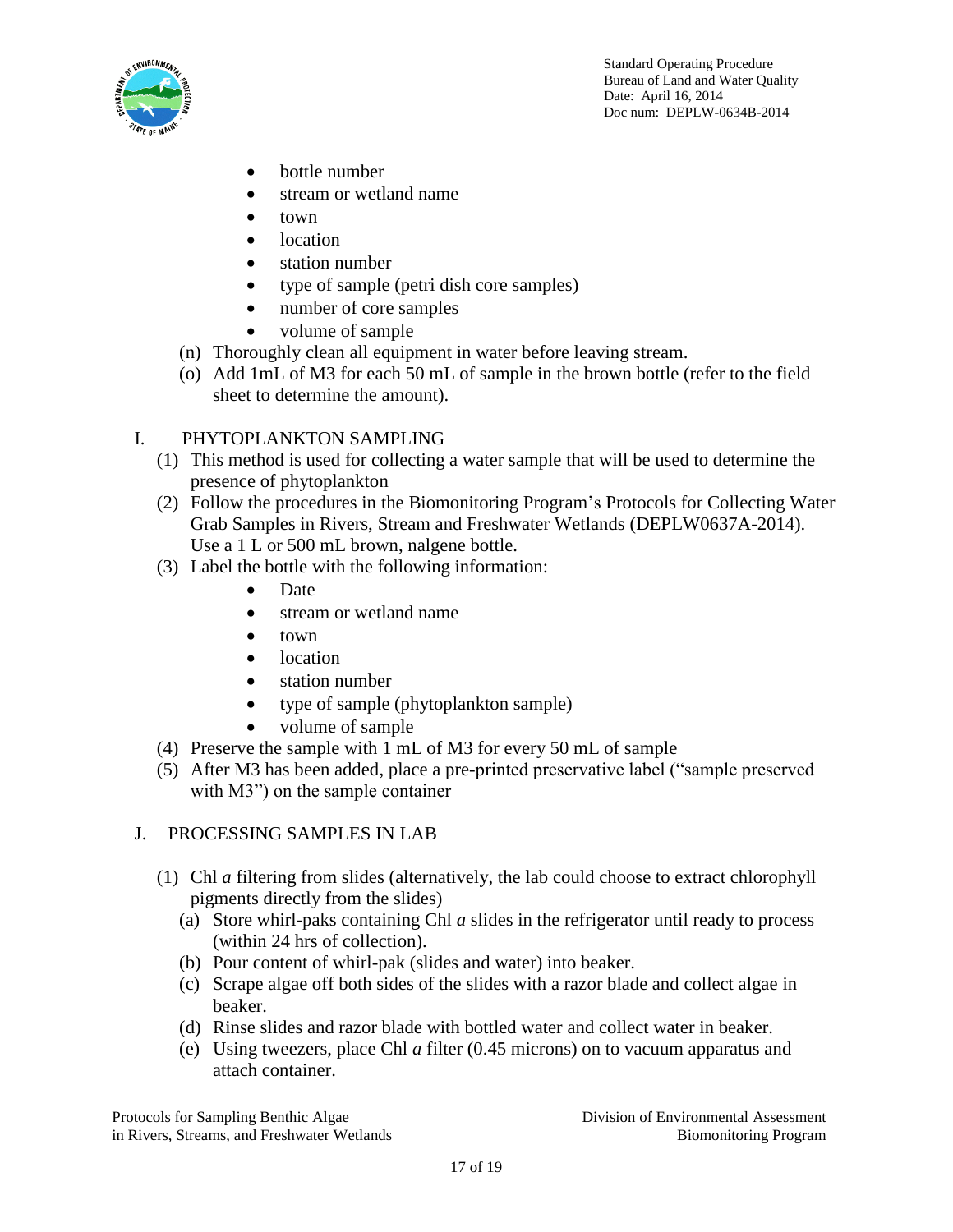

- (f) Pour contents of beaker into attached container.
- (g) Add 1 drops of magnesium carbonate per 50 mL of sample.
- (h) Open airway under attached container and close airway on unused receptacles.
- (i) Label a glassine envelope with a pencil and include surface area scraped
	- 1. both sides of a 1 slide =  $34.5 \text{ cm}^2$  or 0.00345 m<sup>2</sup>
	- 2. both sides of 2 slides =  $69.0 \text{ cm}^2$  or 0.0069 m<sup>2</sup>
- (j) When filtering is complete, remove attached container.
- (k) Remove filter by grabbing edge of filter with tweezers, fold filter in half, and place filter in labeled glassine envelope.
- (l) Place glassine envelope in desiccant jar in freezer.
- (2) Chl *a* filtering from rock scrapings
	- (a) Pour contents of whirl-pak or bottle into attached container.
	- (b) Using tweezers, place Chl *a* filter (0.45 microns) on to vacuum apparatus and attach container.
	- (c) Pour contents of beaker into attached container.
	- (d) Add 1 drop of magnesium carbonate per 50 mL of sample.
	- (e) Open airway under attached container and close airway on unused receptacles.
	- (f) Label a glassine envelope with a pencil and include surface area scraped
		- 1. 1 rock =  $5.067 \text{ cm}^2 \text{ or } 0.0.000507 \text{ m}^2$ 2. more than one rock -  $- + \#$  rocks x 0.000507 m<sup>2</sup>.
	- (g) When filtering is complete, remove attached container.
	- (h) Remove filter by grabbing edge of filter with tweezers, fold filter in half, and place filter in labeled glassine envelope.
	- (i) Place glassine envelope in desiccant jar in freezer.

# K. EQUIPMENT MAINTENANCE

- (1) Periphytometers
	- (a) Scrub periphytometers with warm, soapy water prior to the field season.
	- (b) Use scrubbing pads and toothbrushes to clean as many surfaces as possible.
	- (c) Rinse off soapy water and spray the periphytometers with a dilute bleach solution.
	- (d) Do not rinse or dry off solution; allow periphytometers to air dry.
- (2) Periphytometer slides
	- (a) Use new slides when possible.
	- (b) Scrub with warm, soapy water.
	- (c) Soak in acetone.
	- (d) Rinse in water and dry slides.
	- (e) Be careful to not touch the slide surfaces. Oils from fingerprints can potentially alter algal colonization.